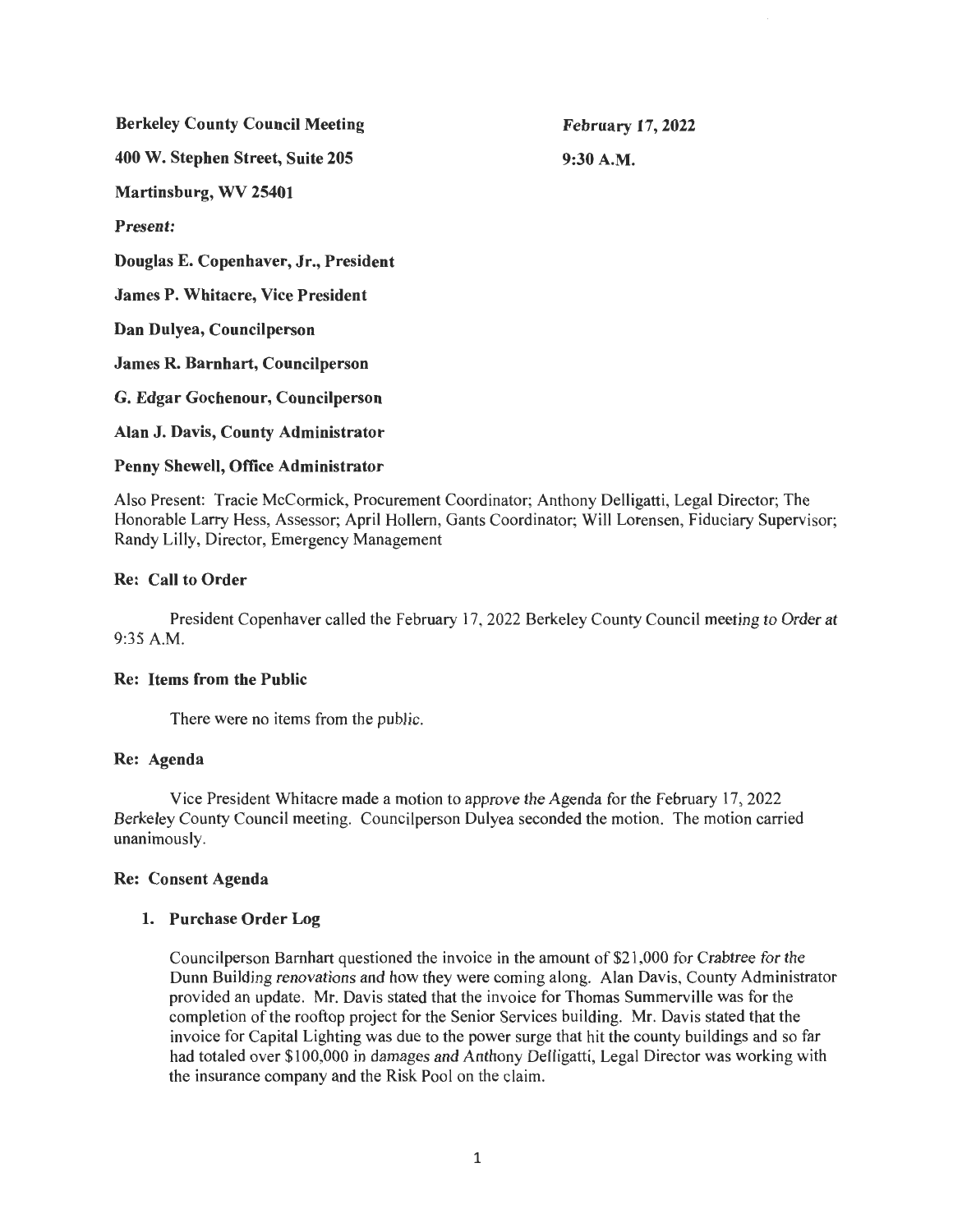## **2. Internal Budget Revisions**

There were no internal budget revisions to be addressed.

## **3. Changes in Status**

President Copenhaver stated that a new hire recommendation was received from Tim Czaja, Community Corrections Director for Erin Rivers as a Therapist II effective March 15, 2022 with an annual salary of \$56, 196.

President Copenhaver stated that a new hire recommendation was received from Mike Laing, Chief Court Marshal for Donald Miner as a Deputy Court Marshal effective March 1, 2022 with an annual salary of \$33 ,928.

President Copenhaver stated that a new hire recommendation was received from Tim Czaja, Community Corrections Director for Casey Alexander as a Drug Screening Technician effective February 22, 2022 with an annual salary of \$34,619.

President Copenhaver stated that a new hire recommendation was received from Tim Czaja, Community Corrections Director for William Carpenter as a Recovery Technician effective March 1, 2022 with an annual salary of \$37,509.

President Copenhaver stated that change in status's were received from Mike Laing, Chief Court Marshal for Deputy Court Marshals for years of service effective March 1, 2022 for Adam Horman with a salary increase from \$33,928 to \$35,372 and David Scott Richmond from \$35,372 to \$37,494.

President Copenhaver stated that a letter of resignation was received from the DRC from Bruce Orr effective February 10, 2022.

President Copenhaver stated that a letter of resignation was received from the Sheriffs Department from Theodore Snyder effective February 14, 2022

## **4. Approval of Minutes**

Councilperson Dulyea made a motion to approve the minutes for the February 1 and February 3, 2022 Berkeley County meetings. Councilperson Barnhart seconded the motion. The motion carried unanimously. President Copenhaver and Vice President Whitacre abstained due to absence.

## **5. Council Calendar**

President Copenhaver reviewed the Council calendar for the month of February.

## **6. Board and Commission Calendar**

President Copenhaver reviewed the Board and Commission calendar for the month of February.

A discussion was held regarding the Roundhouse members for the City of Martinsburg and the city will have members on the Roundhouse Authority, but the county will always appoint the members for the city.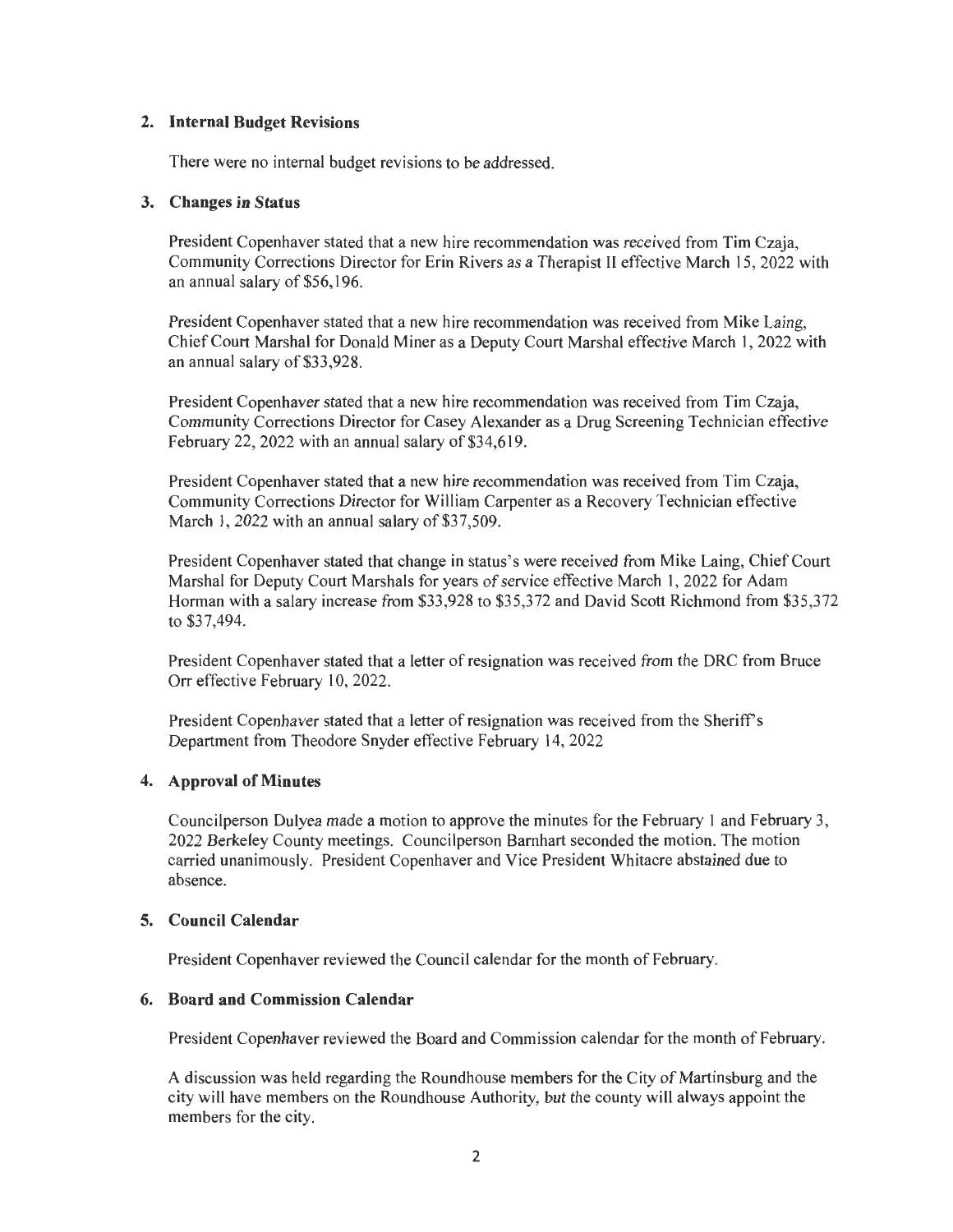#### Re: Consent Agenda Approval

Vice President Whitacre made a motion to approve the Consent Agenda for the February 17, 2022 Berkeley County Council meeting. Councilperson Gochenour seconded the motion. The motion carried unanimously.

## Re: Correction of Assessment Log, Apportionment of Assessments, Deconsolidation and Consolidation of Properties Applications - Assessor's Office

The Honorable Larry Hess, Assessor appeared before the Council and presented five (5) personal tax exonerations for reason of office error totaling \$831.96.

Councilperson Gochenour made a motion to approve the five (5) personal tax exonerations for reason of office error totaling \$831 .96. Councilperson Barnhart seconded the motion. The motion carried unanimously.

Mr. Hess presented one (1) real estate exoneration for reason of office error totaling \$1,227.01.

Councilperson Dulyea made a motion to approve the one (1) real estate exoneration totaling \$I ,227.01 for reason of office error. Vice President Whitacre seconded the motion. The motion carried unanimously.

#### Re: Board Meeting Reports

Councilperson Barnhart reported that he attended the annual Extension Service meeting where they reviewed the duties of each person and the movement of the Extension office to Baltimore Street.

Councilperson Dulyea reported that he had no meetings.

Vice President Whitacre reported that he had not meetings, but did attend the Chamber mixer.

Councilperson Gochenour reported that the attended the Parks & Recreation board meeting where they continue to work with Matthew Umstead on the 250<sup>th</sup> Anniversary of Berkeley County.

President Copenhaver reported that he attended the Development Authority Government Affairs meeting where they discussed broadband.

### Re: Board and Commission Vacancies

President Copenhaver requested to have Tammy McDaniel scheduled for an interview as a candidate for the Ambulance Authority.

## Re: April Hollern, Grants Coordinator Request to Apply for Highmark WV Foundation, Improve Substance Use Disorder Outcomes Grant

April Hollern, Grants Coordinator appeared before the Council and reviewed the request to apply for the Highmark WV Foundation, Improve Substance Use Disorder Outcomes Grant. Mr. Davis stated that this was a zero match grant.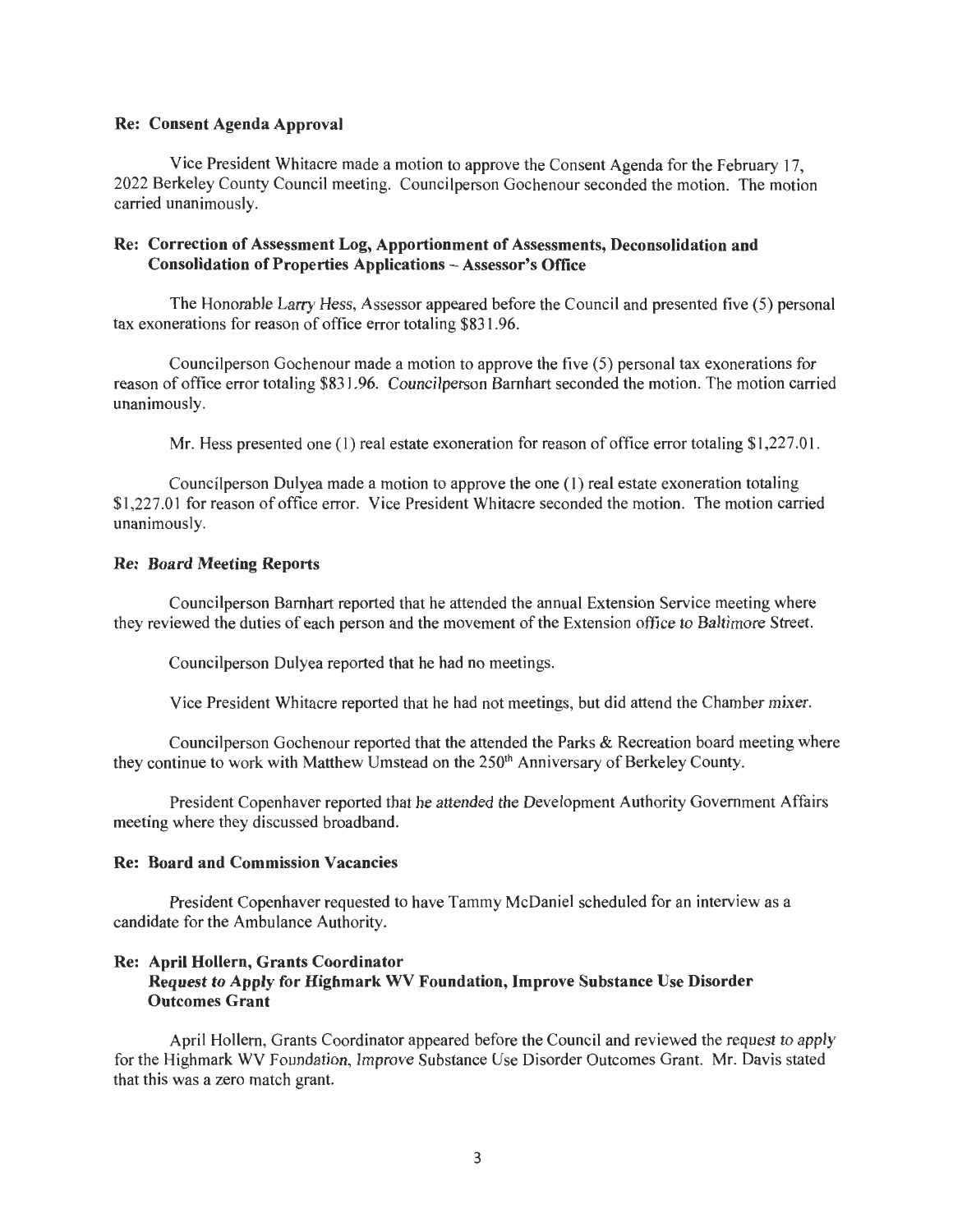Councilperson Gochenour made a motion to approve the request to apply for the Highmark WV Foundation, Improve Substance Use Disorder Outcomes Grant. Vice President Whitacre seconded the motion. The motion carried unanimously.

## **Re: Randy Lilly, Director, Emergency Management Rachel Snavely, Executive Director, Region 9 2022 Berkeley & Morgan County Multi-Jurisdictional Hazard Mitigation Plan Resolution**

Rachel Snavely, Executive Director, Region 9 appeared before the Council and stated that they added three (3) new hazards to the plan for this year. Randy Lilly, Emergency Management appeared before the Council and stated that the City of Martinsburg has already adopted the plan and it is displayed on Region 9's website.

Councilperson Barnhart made a motion to adopt the 2022 Berkeley-Morgan County Multi-Jurisdictional Hazard Mitigation Plan Resolution. Councilperson Dulyea seconded the motion. The motion carried unanimously.

## **Re: Will Lorensen, Fiduciary Supervisor Estate Hearing- Estate of Tara Knight Ernspiker**

Will Lorensen, Fiduciary Supervisor appeared before the Council and reviewed the history of the estate of Tara Knight Ernspiker. Kathy Santa Barbara appeared before the Council representing Roger Leon Knight requesting to remove Administrator Rodney Bret Ruppenthal, requiring Mr. Ruppenthal to file an appraisement of the estate and to file an accounting of all funds received and disbursed and to appoint Roger Leon Knight as the Successor Administrator to the estate.

Rodney Brett Ruppenthal appeared before the Council and was sworn in by Penny Shewell, Office Administrator. Mr. Ruppenthal presented a letter to the Council and read that letter.

Vice President Whitacre made a motion requiring Rodney Brett Rupenthal to file an appraisement of the estate and to file an account of all the funds received and disbursed within fifteen ( 15) calendar days from today. Councilperson Dulyea seconded the motion. The motion carried unanimously.

# **Re: Anthony Delligatti, Legal Director Easement to the Berkeley County Public Service Water District**

Anthony Delligatti, Legal Director appeared before the Council and reviewed the Easement to the Berkeley County Public Service Water District.

Vice President Whitacre made a motion to approve the Easement to the Berkeley County Public Service Water District and authorize the President to sign. Councilperson Gochenour seconded the motion. The motion carried unanimously.

# **Re: Board and Commission Interview David Michaels - Candidate - Historic Landmarks Commission**

David Michaels appeared before the Council and was interviewed as a candidate for the Historic Landmarks Commission.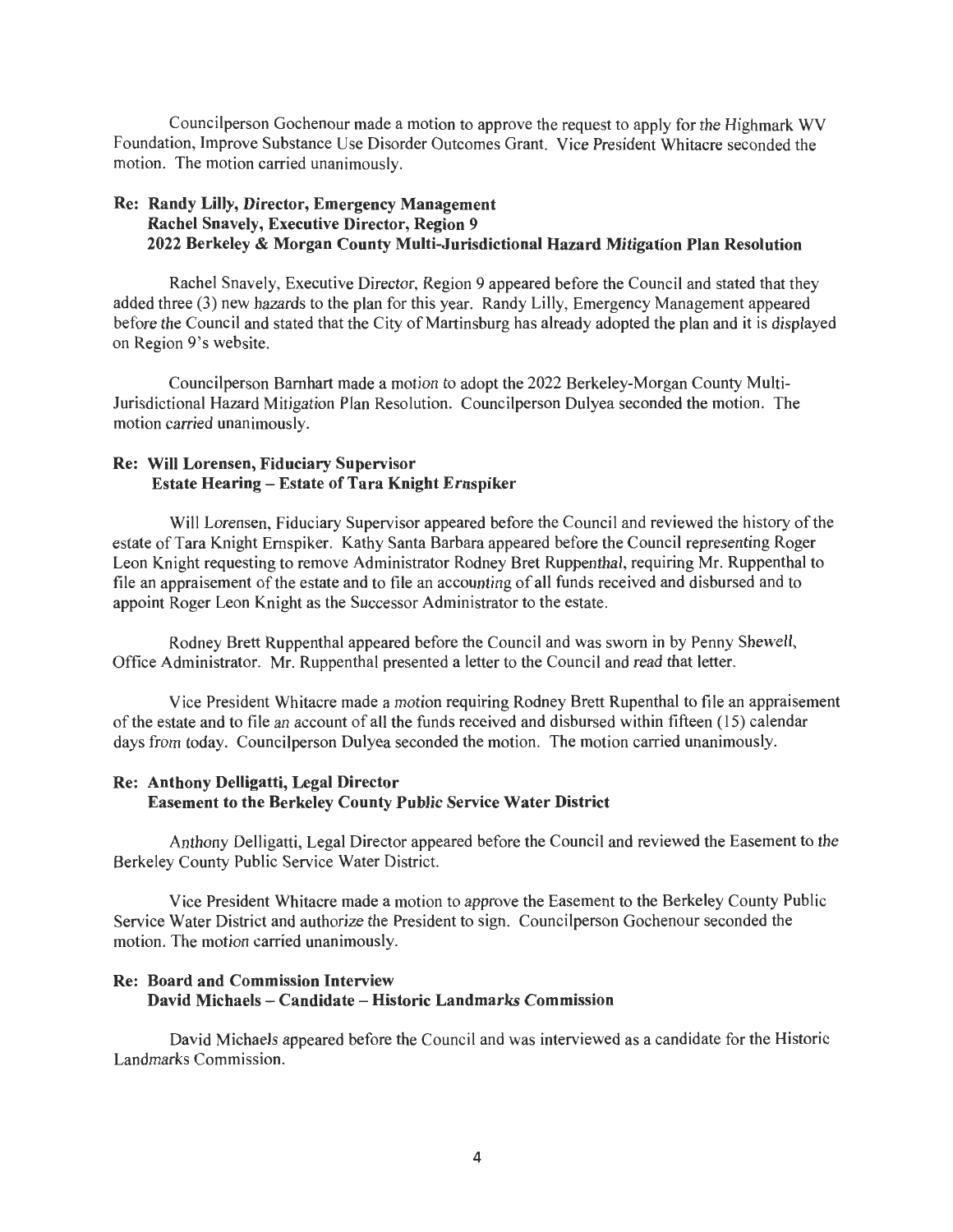# Re: Board and Commission Interview Michele Atha - Candidate - BC Solid Waste Authority

Michele Atha appeared before the Council and was interviewed as a candidate for the Solid Waste Authority.

# Re: Alan Davis, County Administrator MOU 167 Airlift Wing 2022 IRS Mileage Rate Amended 2022 Holiday Schedule

Alan Davis, County Administrator reviewed the MOU for the 167 Airlift Wing. Anthony Delligatti, Legal Director wanted to review some of the language in the MOU. The Council tabled the item until next week.

Mr. Davis reviewed the 2022 IRS mileage rate stating that the rate would change to \$.58.5 effective January I, 2022.

Councilperson Barnhart made a motion to adopt the 2022 IRS mileage rate. Vice President Whitacre seconded the motion. The motion carried unanimously.

Mr. Davis reviewed the amended 2022 holiday schedule stating the Juneteenth would now be observed on Monday June 20<sup>th</sup>.

Councilperson Gochenour made a motion to adopt the amended 2022 holiday schedule. Vice President Whitacre seconded the motion. The motion carried unanimously.

## Re: Recess

Councilperson Barnhart made a motion to Recess the February 17, 2022 Berkeley County Council meeting.

Submitted by:  $P_{\ell h\ell\ell J}$  Shewell

Penny Shewell, Office Administrator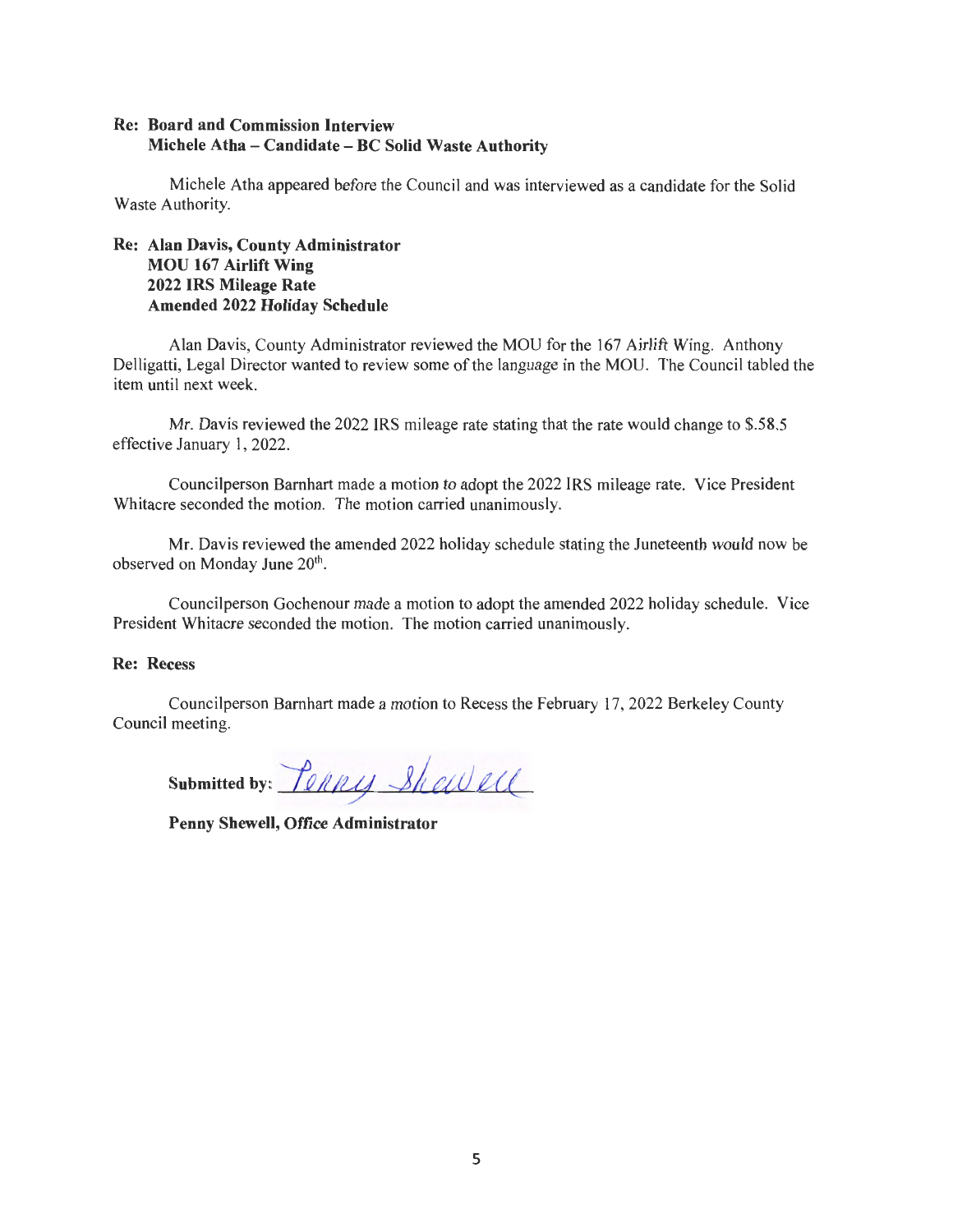Berkeley County Council Meeting

February 17, 2022 1:00 P.M.

400 W. Stephen Street, Suite 205

Board of Review & Equalization

Martinsburg, WV 25401

Present:

Douglas E. Copenhaver, Jr., President

James P. Whitacre, Vice President

James R. Barnhart, Councilperson

G. Edgar Gochenour, Councilperson

Alan J. Davis, County Administrator

Penny Shewell, Office Administrator

## Councilperson Dulyea was not present for the meeting.

Also Present: The Honorable Larry Hess, Assessor; Rhonda Loudan, Assessor's Office; John Streets, Assessor's Office; Curtis Trenary, Assessor's Office; Anthony Delligatti, Legal Director

## Board of Review & Equalization  $-$  Session # 7

President Copenhaver called the February 17, 2022 Berkeley County Council meeting to Order Sitting as the Board of Review & Equalization at 1:00 P.M.

Curtis Trenary, Assessor's Office appeared before the Council and presented the following changes to the books:

| Map & Parcel                   |                                |          |                                                 |    |           |
|--------------------------------|--------------------------------|----------|-------------------------------------------------|----|-----------|
| $04 - 21 - 144$                | <b>Current Appraised Land</b>  | \$56,700 | <b>Current Appraised Building</b>               |    | \$71,800  |
|                                | <b>Current Assessed Land</b>   | \$34,020 | <b>Current Assessed Building</b>                |    | \$43,080  |
|                                | <b>Proposed Appraised Land</b> |          | \$100,200 Proposed Appraised Building \$229,100 |    |           |
|                                | <b>Proposed Assessed Land</b>  |          | \$60,120 Proposed Assessed Building             |    | \$137,460 |
| Map & Parcel<br>$08 - 14 - 22$ |                                |          |                                                 |    |           |
|                                | <b>Current Appraised Land</b>  | \$25,800 | <b>Current Appraised Building</b>               | S  | 4,700     |
|                                | <b>Current Assessed Land</b>   | \$15,480 | <b>Current Assessed Building</b>                | S  | 2,820     |
|                                | <b>Proposed Appraised Land</b> | \$18,200 | <b>Proposed Appraised Land</b>                  | S  | 4,700     |
|                                | <b>Proposed Assessed Land</b>  | \$10,920 | <b>Proposed Assessed Land</b>                   | S. | 2,820     |

Vice President Whitacre made a motion to approve the changes to the books. Councilperson Gochenour seconded the motion. The motion carried unanimously.

| Map & Parcel     |                      |          |                          |           |
|------------------|----------------------|----------|--------------------------|-----------|
| $04 - 22 - 31.4$ | <b>Proposed Land</b> | \$51,960 | <b>Proposed Building</b> | \$173,040 |
| Class 3 to 2     |                      |          |                          |           |